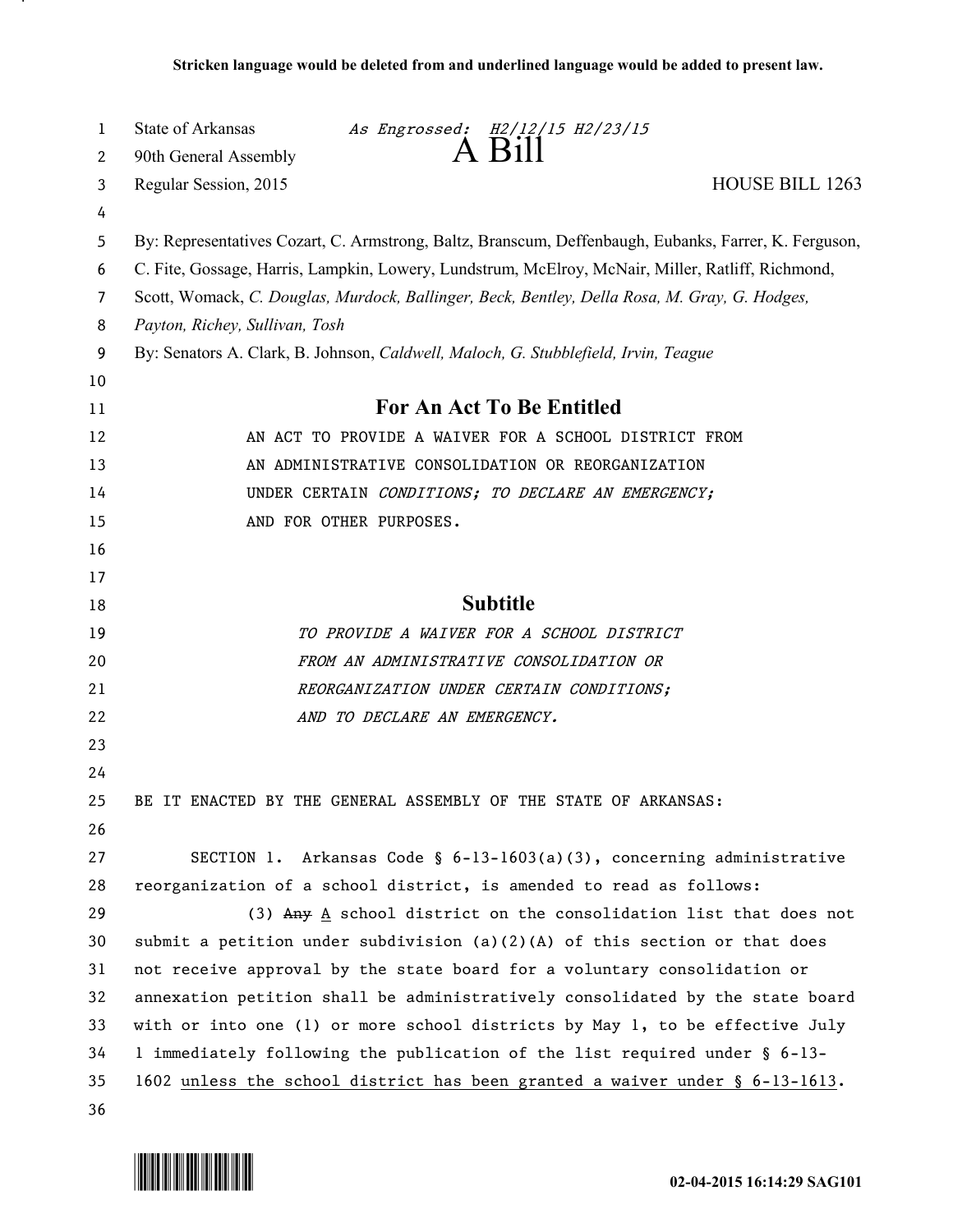| 1  | SECTION 2. Arkansas Code Title 6, Chapter 13, Subchapter 16, is               |
|----|-------------------------------------------------------------------------------|
| 2  | amended to add an additional section to read as follows:                      |
| 3  | 6-13-1613. Minimum school district size waiver.                               |
| 4  | $(a)(1)$ A school district that is placed on the consolidation list           |
| 5  | published by the Department of Education under $\S$ 6-13-1602(2) may annually |
| 6  | request a waiver from the average daily membership requirement of three       |
| 7  | hundred fifty (350) students from the State Board of Education.               |
| 8  | (2) A school district shall submit a petition for a waiver to                 |
| 9  | the state board no later than thirty (30) days after the consolidation list   |
| 10 | is published.                                                                 |
| 11 | The petition for a waiver shall include:<br>(3)                               |
| 12 | The average daily membership of the school district in<br>(A)                 |
| 13 | the current school year;                                                      |
| 14 | (B) A statement that the school district is not in                            |
| 15 | probationary status for any violation of the Standards for Accreditation of   |
| 16 | Arkansas Public Schools and School Districts;                                 |
| 17 | (C) A copy of the school district's current year budget                       |
| 18 | and any fiscal audit conducted within the previous two year; and              |
| 19 | (D) A statement of assurance that the school district is                      |
| 20 | not currently classified in academic distress, fiscal distress, or facilities |
| 21 | distress.                                                                     |
| 22 | $(b)(1)$ The state board shall render a decision to either grant or           |
| 23 | reject a petition for waiver that is received by a school district within     |
| 24 | forty-five (45) days of receipt.                                              |
| 25 | The state board shall grant a petition for a waiver if it is<br>(2)           |
| 26 | demonstrated by the school district that:                                     |
| 27 | The school district is not currently classified in<br>(A)                     |
| 28 | academic distress, fiscal distress, or facilities distress;                   |
| 29 | The school district is not in probationary status for<br>(B)                  |
| 30 | a violation of the Standards for Accreditation of Arkansas Public Schools and |
| 31 | School Districts;                                                             |
| 32 | The academic facilities owned and operated by the<br>(C)                      |
| 33 | school district are adequate as evidenced by the school district's facilities |
| 34 | master plan; and                                                              |
| 35 | It is in the best interest of the students in the<br>(D)                      |
| 36 | school district to keep the school district open due to the length of         |